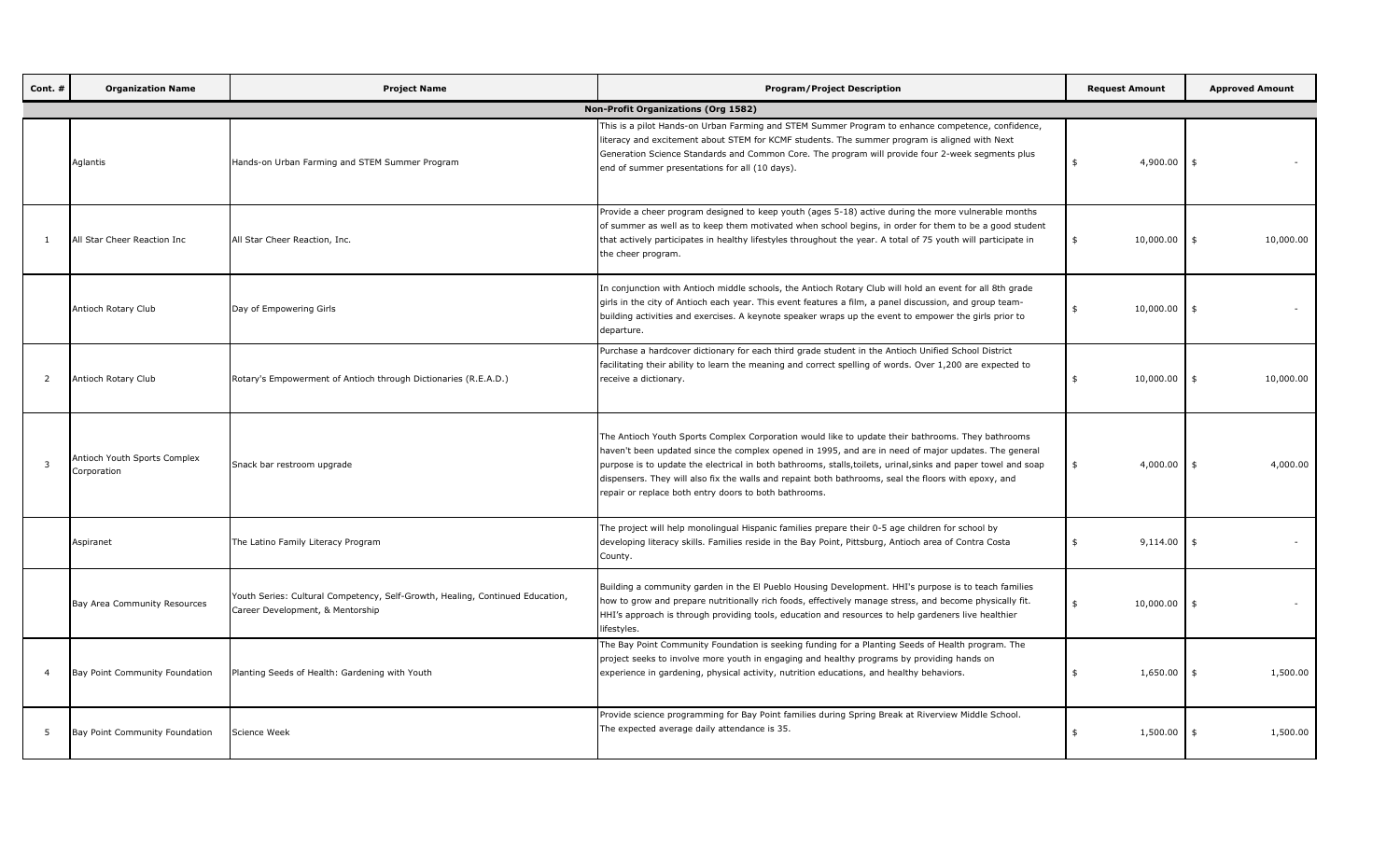| 6              | Bay Point Historical Society                                           | Bay Point Historical Society Annual Luncheon                                                                                | This is an annual event to aid the Bay Point Historical Society in doing outreach to the community, which<br>will increase membership. This year, the event will feature Robert Kittle, an award winning journalist<br>with extensive experience in national, state, and local affairs, and a former White House correspondent<br>for U.S, News and World Report magazine.                                                                                                 | 1,500.00        | 1,500.00<br>\$             |
|----------------|------------------------------------------------------------------------|-----------------------------------------------------------------------------------------------------------------------------|----------------------------------------------------------------------------------------------------------------------------------------------------------------------------------------------------------------------------------------------------------------------------------------------------------------------------------------------------------------------------------------------------------------------------------------------------------------------------|-----------------|----------------------------|
| $\overline{7}$ | Be Very Loved Foundation                                               | Line Dancing for Life Program                                                                                               | Be Very Loved will promote physical and emotional health to the aging population utilizing Line Dancing<br>as our chosen exercise. This exercise helps to lower blood pressure/cholesterol levels, increase mobility<br>without joint damage, increase balance control, increase bone/muscle mass, ease levels of depression,<br>and encourage weight loss.                                                                                                                | 5,000.00        | $\ddot{s}$<br>5,000.00     |
| 8              | Beat The Streets Inc                                                   | Work Readiness Project                                                                                                      | The Work Readiness Program provides resources and support services in education to ensure young<br>adults complete their high school education or GED. We encourage the desire to attend college to further<br>their education and provide basic computer knowledge to function in employment endeavors. We<br>provide vocational training on employment seeking, resume preparation, and interview preparedness,<br>which all lead to gainful employment.                 | 4,500.00<br>\$  | $\ddot{s}$<br>4,500.00     |
| -9             | <b>Biotech Partners</b>                                                | Biotech Partners' Biotech Academy Preparing Low-Income Youth at Antioch High<br>School for STEM Success and Biotech Careers | Biotech Partners provides underserved youth with personal, academic and professional development<br>experiences that increase participation in higher education and access to fulfilling science careers.                                                                                                                                                                                                                                                                  | 10,000.00<br>\$ | 5,000.00<br>\$             |
|                | <b>Branches Of Community Services</b><br>Inc                           | Summer Kick-off/Annual Backpack Drive/Fashion Show/Annual Toy<br>Drive/Giveaway                                             | Support the community by providing branches of educational support, resources, and opportunities for<br>personal development through two fundraisers and two community events.                                                                                                                                                                                                                                                                                             | 4,500.00        | \$<br>$\sim$               |
| 10             | <b>Brighter Beginnings</b>                                             | Access to Primary & Integrated Healthcare                                                                                   | Brighter Beginnings will combat poor health outcomes & fighting the root causes of poor health by<br>providing access to healthcare at their family health clinic.                                                                                                                                                                                                                                                                                                         | 10,000.00<br>ፍ  | $\ddot{s}$<br>2,500.00     |
| 11             | Center For Human Development                                           | Four Corners for Hillview Jr High and Pittsburg High School                                                                 | Provide violence and gang prevention therapy group sessions and individual support to high-risk<br>students attending Hillview Junior High in Pittsburg. Support to families is also offered. A total of 15-25<br>students are expected to be provided services during the year.                                                                                                                                                                                           | 10,000.00       | 5,000.00<br>\$             |
| 12             | Choice In Aging                                                        | Choice in Aging, Bedford Center Participant Scholarships                                                                    | Provide three low-income individuals with scholarships to attend daytime health and social services in a<br>community setting while allowing family caregivers respite time.                                                                                                                                                                                                                                                                                               | 10,000.00<br>\$ | $\mathfrak{s}$<br>7,500.00 |
|                | Community Violence Solutions                                           | <b>Prevention Education Services</b>                                                                                        | Funding will support CVS's Sexual Assault Prevention Education programs in East Contra Costa County<br>high schools with the goal of eliminating/decreasing the incidence of sexual assault among teens and<br>increasing respectful relationships and communications. Primary focus will be on Pittsburg CVS will<br>initiate gender-specific group workshops based on evidenced-based curricula. These workshops train<br>youth in sexual assault prevention strategies. | 10,000.00<br>\$ | $\mathfrak{s}$             |
| 13             | Contra Costa Family Justice Alliance East County Family Justice Center |                                                                                                                             | Contra Costa Family Justice Alliance is working towards opening an East County Family Justice Center,<br>allowing them to serve more families in need from East County cities and communities. A site has been<br>located in Antioch near the new e-BART station and they are engaged in lease negotiations while<br>pursuing funding opportunities.                                                                                                                       | 10,000.00<br>\$ | \$<br>10,000.00            |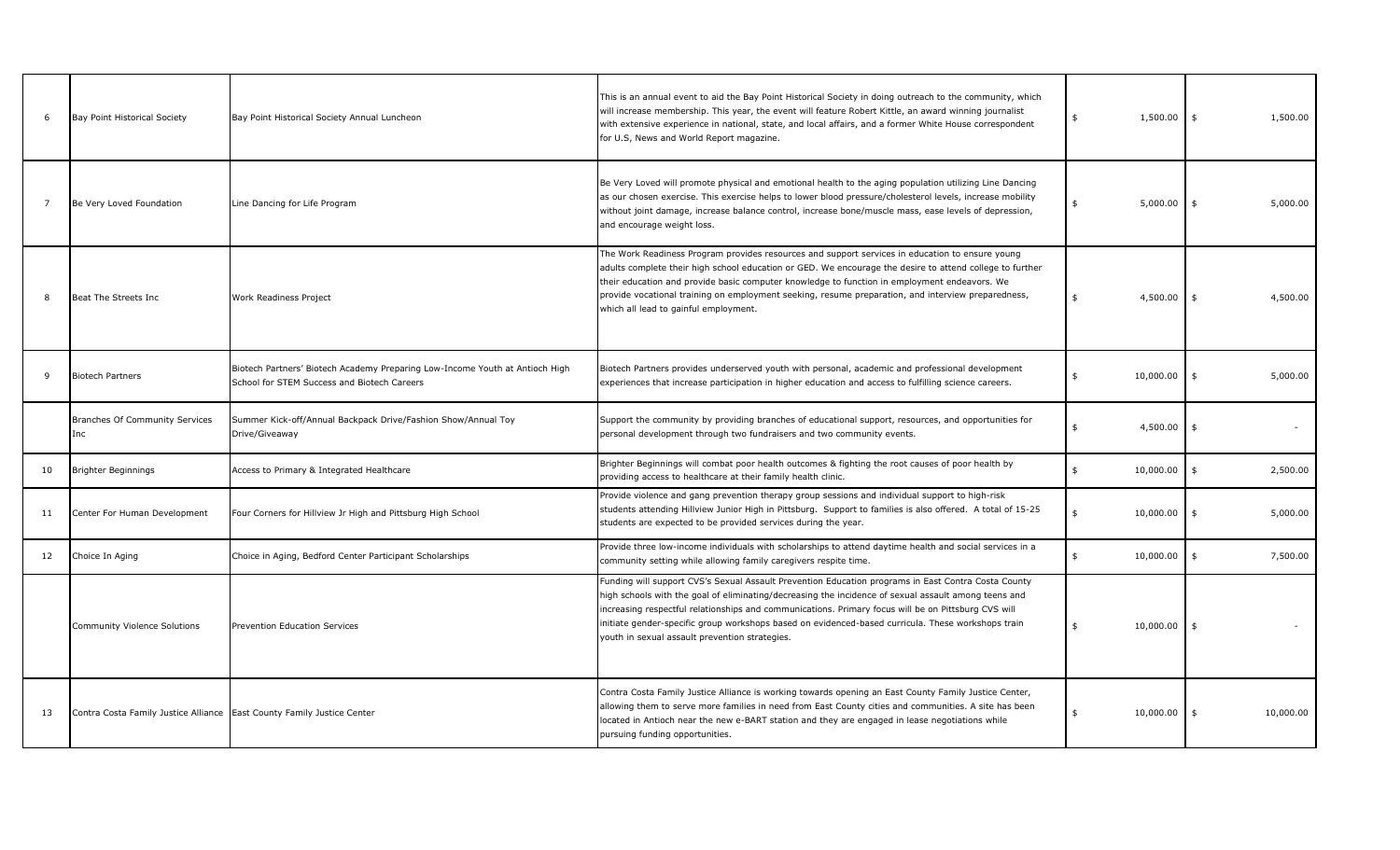| 14 | Contra Costa Interfaith Transitional<br>Housing Inc                          | Support services for formerly homeless and/or low-income children and families | Provide case management, parent support, and youth enrichment services to 346 low-income and at-<br>risk households living in affordable housing in two housing developments in Bay Point and Pittsburg.                                                                                                                                                                                                                 | 10,000.00<br>ፍ  | $\mathbf{\hat{a}}$<br>10,000.00 |
|----|------------------------------------------------------------------------------|--------------------------------------------------------------------------------|--------------------------------------------------------------------------------------------------------------------------------------------------------------------------------------------------------------------------------------------------------------------------------------------------------------------------------------------------------------------------------------------------------------------------|-----------------|---------------------------------|
| 15 | Court Appointed Special Advocate<br>Program, Inc                             | 3rd Year Expansion Program                                                     | Expansion of CASA's services to 8 abused and neglected children in Bay Point and Antioch. CASA provides<br>highly trained court appointed advocates for children in the foster case system.                                                                                                                                                                                                                              | 10,000.00<br>\$ | \$<br>10,000.00                 |
| 16 | Craft Community Care Center Inc                                              | 1-2-3 Tutoring                                                                 | Provide a tutoring program to 1st, 2nd, and 3rd graders attending Highlands Elementary School in<br>Pittsburg and who are normally shut out of normal after school tutoring and intervention programs<br>because of lack of transportation and other issues. A total 50 students will receive tutoring services<br>during the year.                                                                                      | 10,000.00<br>\$ | \$<br>10,000.00                 |
| 17 | Craft Community Care Center Inc                                              | World Music and Arts Fair                                                      | Bring music and art from around the world to all Bay Point and Pittsburg elementary school students and<br>their families to help cultivate understanding, acceptance and appreciation of the various cultures.                                                                                                                                                                                                          | 10,000.00<br>ፍ  | \$<br>10,000.00                 |
| 18 | East Contra Costa County Homeless<br>Animals Lifeline Organization           | H.A.L.O. TNR Program                                                           | Targeting Antioch, Pittsburg & Bay Point, the H.A.L.O. TNR Program will decrease the overpopulation of<br>community cats that low-income people do not have the funds to spay and neuter. They will also provide<br>rabies shots to further protect the community.                                                                                                                                                       | 10,000.00       | 5,000.00<br>- \$                |
| 19 | Family Purpose Corporation                                                   | Academics, Advocacy and Academics (AAA)                                        | The "AAA" (Academics, Accountability & Advocacy) program focuses on students' ability to take charge of<br>their future educational and career goals. Participants in the program (193 seniors) are encouraged to<br>take responsibility for their actions, while learning to advocate for themselves and place their academics<br>first. Services include SAT Prep testing, college tours, workshops, and tutor groups. | 7,000.00        | 4,000.00<br>\$                  |
| 20 | First A.M.E Community Church, Bay Point<br><b>Nomen's Missionary Society</b> | <b>WMS Community Breakfast</b>                                                 | WMS will operate a 3rd & 4th Saturday community breakfast that will provide a nutritious breakfast to<br>those in the community on two Saturdays a month between 8:00am-10:00am. In addition to the<br>breakfast, attendees will be provided take away socks and toiletries.                                                                                                                                             | 7,486.00        | 2,500.00<br>\$                  |
| 21 | First Baptist Church Of Pittsburg<br>California                              | First Baptist Head Start Alumni Program                                        | Provide approximately 140 at-risk youth (grades 6th-10th); the opportunity to learn valuable job skills,<br>and develop positive work ethics during the summer months by volunteering at the Head Start facility.                                                                                                                                                                                                        | 10,000.00       | 10,000.00<br>\$                 |
| 22 | Friends Of Ac5                                                               | Stress Reduction Through the Arts                                              | Provides a highly interactive, art-based psychotherapy support group inclusive of high quality, culturally<br>competent, patient-centered preventive care. Holistically engage 25 adult participants and 10 children in<br>each of four, 5-week sessions to improve their ability to understand, identify, and cope successfully with<br>stress and other chronic health conditions.                                     | 10,000.00       | $\mathbf{\hat{a}}$              |
| 23 | Full Stride Track Club                                                       | 2018/2019 Track Season                                                         | Full Stride Track Club is a competitive youth track club for youth ages 5 to 18 years old. We are<br>committed to providing our youth with a well-structured and fun environment where they are expected<br>to work hard and feel good about themselves and their achievements.                                                                                                                                          | 4,998.00<br>\$  | 2,500.00<br>\$                  |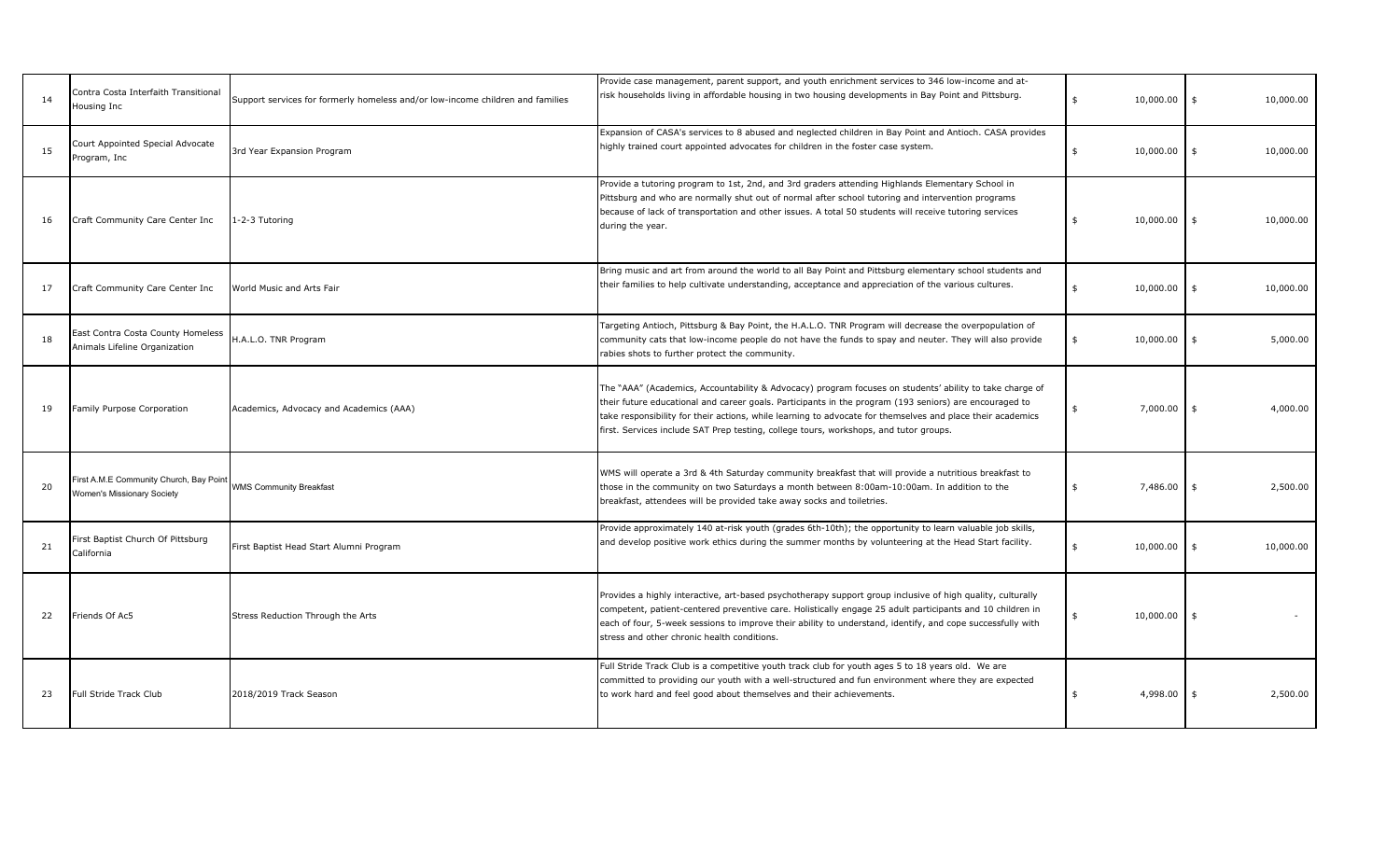| 24 | Furry Friends Food Relief Program          | Hands Helping Paws                                    | Provide financial assistance to seniors, veterans, low-income, and unemployed people to care for their<br>pets, including spay/neutering, vaccines, prescriptions, etc. The program will reduce the amount of<br>surrendered and lost pets in shelters, and expected to serve 763 clients.                                                                                                                                                                                                                                                                                                                                                                                                                                                                                                                                                                                                                                                                                    | 10,000.00<br>\$ | \$<br>2,500.00  |
|----|--------------------------------------------|-------------------------------------------------------|-------------------------------------------------------------------------------------------------------------------------------------------------------------------------------------------------------------------------------------------------------------------------------------------------------------------------------------------------------------------------------------------------------------------------------------------------------------------------------------------------------------------------------------------------------------------------------------------------------------------------------------------------------------------------------------------------------------------------------------------------------------------------------------------------------------------------------------------------------------------------------------------------------------------------------------------------------------------------------|-----------------|-----------------|
| 25 | Future Leaders Of America                  | FLA, East Bay Area's 2018 Youth Leadership Conference | The Youth Leadership Conference (YLC) is a six-day leadership development conference. The YLC is<br>designed to motivate students to excel in secondary education through various workshops including<br>public speaking, assertiveness, brain storming, A through F requirements for college, and goal setting for<br>home, school and the community.                                                                                                                                                                                                                                                                                                                                                                                                                                                                                                                                                                                                                        | 5,000.00<br>\$  | 5,000.00<br>\$  |
| 26 | Give Always To Others & Company            | Arts & Cultural Community Events                      | The event will be held at Applebee's or at Antioch High School should the cafeteria construction be<br>finished in Antioch, Ca. Applebee's or Antioch High School will provide breakfast at cost of \$5 per person,<br>and the organization is to charge as much as \$20 per person. Applebee does require attendance of 100.<br>A focus will be in the role of the Filipino farm worker in the Cesar Chavez Movement. Assemblyman Ron<br>Bonta, of District 18 will be invited to speak in his legislation of schools being provided classes be taught<br>about the Filipino worker. An Exhibit will be planned to be held of all the displays that GATO has<br>collected featuring the farm workers movement.                                                                                                                                                                                                                                                               | 1,500.00<br>\$  | 1,500.00<br>\$  |
| 27 | Grace Bible Fellowship Of Antioch          | Grace After School Tutoring & Summer Program          | GASTP Summer Program will provide fun and learning activities to help parents keep their children from<br>excessive hours of television, video games, and other negative influences during summer months. They<br>will achieve this through excursions to fun and educational venues, classroom training by trained staff<br>and volunteers, and guest speakers with careers focusing in STEM areas.                                                                                                                                                                                                                                                                                                                                                                                                                                                                                                                                                                          | 5,300.00        | 5,300.00<br>\$  |
| 28 | Greater Faith Missionary Baptist<br>Church | Greater Faith Food Pantry                             | This project was founded on July 19,2008 and designed to accommodate 25 to 35 families in the<br>Pittsburg/Antioch area. At the present time, we have served approximately 150 families bi-weekly. In<br>the first four months of this year, we have served approximately 869 families and 2853 individuals.                                                                                                                                                                                                                                                                                                                                                                                                                                                                                                                                                                                                                                                                  | 3,000.00<br>\$  | 3,000.00<br>\$  |
|    | Healthy Hearts Institute                   | El Pueblo Community Garden                            | After attending their first gardening class, 75% of garden members will report feeling more confident<br>planting their first crop, compared to self-reported confidence before attending the class. After attending<br>their second gardening class, 75% of garden members will report feeling more confident harvesting<br>their first crops, compared to self-reported confidence before attending the class. After attending their<br>first cooking class, 95% of garden members will report feeling more confident cooking the food they<br>have grown in the garden, compared to self-reported confidence before attending the class. After<br>participating in the gardens for six months, 75% of garden members will self-report increased daily<br>consumption of fruits and vegetables by at least 20%. After participating in the gardens for six months,<br>80% of garden members will report that being involved in the gardens improved access to healthy food. | 10,000.00       | 10,000.00<br>\$ |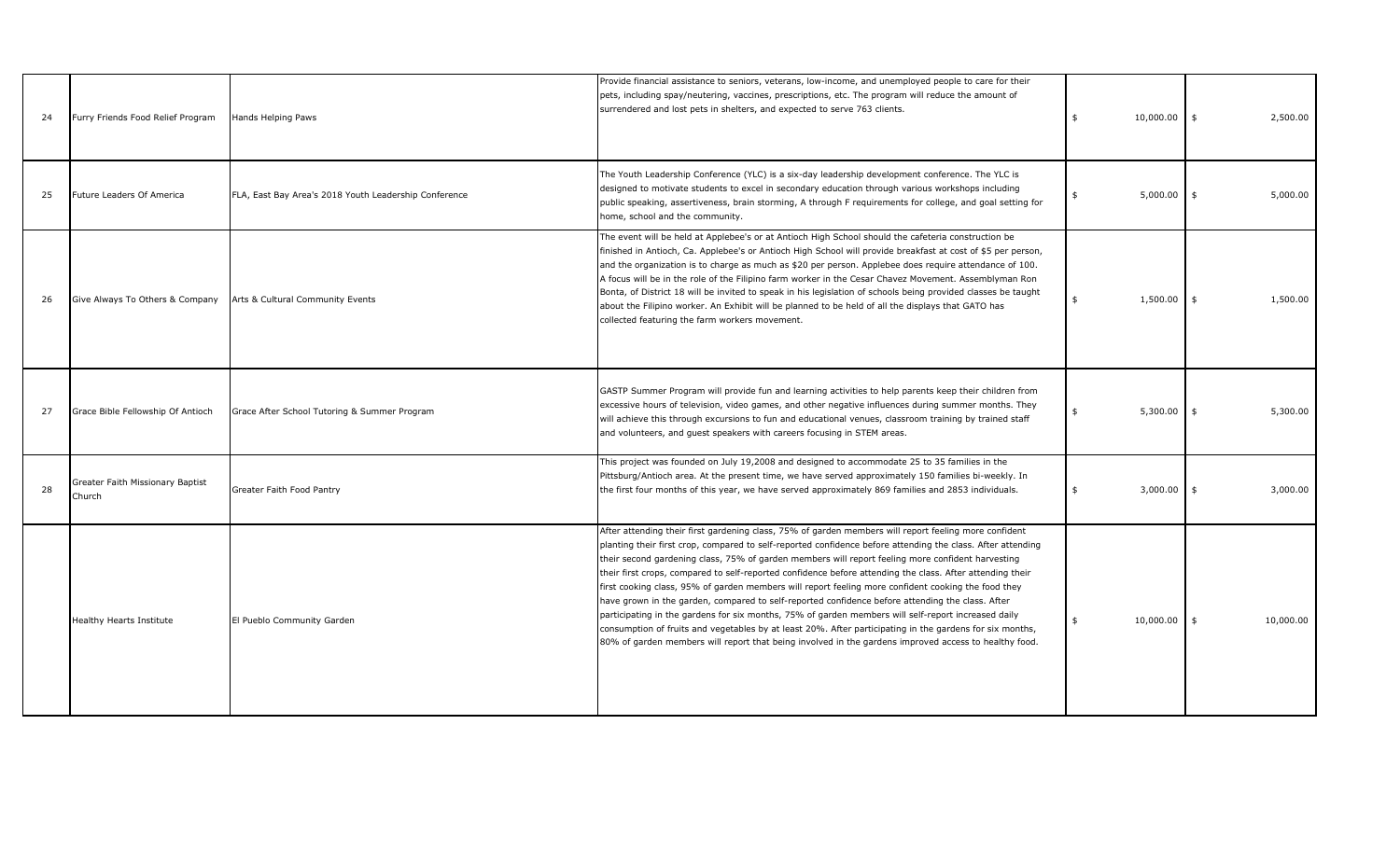| 29 | Lincoln                                                               | Intensive Therapeutic Summer Camp                                                      | Provide five weeks of intensive therapeutic summer camp to approximately 60 at-risk children and<br>youth (ages 7-18) from the Pittsburg Unified School District. Trained, licensed, professional staff will<br>engage youth in academic enrichment, health and fitness, and exposure to nature in a camp setting in<br>the summer of 2018.                                                                                       | 10,000.00       | \$                             |
|----|-----------------------------------------------------------------------|----------------------------------------------------------------------------------------|-----------------------------------------------------------------------------------------------------------------------------------------------------------------------------------------------------------------------------------------------------------------------------------------------------------------------------------------------------------------------------------------------------------------------------------|-----------------|--------------------------------|
| 30 | Loaves And Fishes Of Contra Costa                                     | Nourishing the Lives of Residents of Pittsburg, Bay Point and Antioch                  | Operate its dining rooms serving Bay Point, Pittsburg, and Antioch residents by providing free meals to<br>lower income families to decrease the incidence of hunger, malnutrition, obesity and diabetes in adults<br>and children.                                                                                                                                                                                               | 10,000.00       | 10,000.00<br>\$                |
| 31 | Los Medanos College Foundation                                        | Community Facility Fee Support                                                         | Since 1974 Los Medanos College (LMC) has opened its doors to the public's use. Until recently the college<br>has waived all fees associated with the use of the facilities by community organizations. The college<br>absorbed the costs for energy, wear and tear on facilities (such as the football field) and the labor costs<br>for custodial, grounds, Police Services, etc. LMC would like to continue this this practice. | 4,500.00        | 4,500.00<br>\$                 |
|    | Los Medanos College Foundation                                        | Los Medanos College - The Kennedy Center American College Theatre Festival<br>(KCACTF) | KCACTF is a regional conference designed to provide students with training workshops, scholarships,<br>employment opportunities, and transfer pathways to four-year institutions.                                                                                                                                                                                                                                                 | 10,000.00<br>\$ | $\mathsf{s}$                   |
| 32 | Meals On Wheels And Senior<br><b>Outreach Services</b>                | Bay Point C.C. Cafe: Be Our Guest Outreach Program                                     | Operate the C.C. Cafe in Bay Point that provides healthy food and socialization to seniors to help them to<br>remain in their homes. It is expected that approximately 200 senior will be served during the year.                                                                                                                                                                                                                 | 5,000.00        | 5,000.00<br>- \$               |
| 33 | Meals On Wheels And Senior<br><b>Outreach Services</b>                | Pittsburg C.C. Cafe                                                                    | Operate the C.C. Cafe in Pittsburg that provides healthy food and socialization to seniors to help them to<br>remain in their homes. It is expected that approximately 175 senior will be served during the year.                                                                                                                                                                                                                 | 10,000.00       | 10,000.00<br>\$                |
| 34 | Meals On Wheels Of Contra Costa<br>Inc                                | Meals for Homebound Elders in Keller Canyon Primary Target Area                        | Provide daily meals to nutritionally at-risk homebound seniors in East County.                                                                                                                                                                                                                                                                                                                                                    | 10,000.00<br>\$ | 10,000.00<br>$\ddot{\text{s}}$ |
| 35 | Morning Star Outreach                                                 | Changing Youth Through the Power of Love                                               | Morning Star Outreach will seek out high-risk middle-school aged youth and offer them free camp<br>enrollment in their week-long camps, conducted during the Summer at the MSO camp near Bear Valley<br>California. The camps engage youth in pro-social activities centered on hiking, crafts, canoeing,<br>baseball, swimming and archery, cave exploring and fishing.                                                          | 10,000.00<br>\$ | 5,000.00<br>\$                 |
|    | Mothers Against Senseless Killings                                    | Angels, Butterflies & Doves - Support Group Ininatives                                 | Angels, Butterflies & Doves is a Support Group Initiative with the purpose of reaching out to Crime<br>Survivors who've lost sons and daughters, family members or friends to gun violence and other<br>senseless crimes.                                                                                                                                                                                                         | 10,000.00       | -\$                            |
| 36 | National Council Of The United<br>States Society Of St Vincent Depaul | RotaCare Pittsburg Free Medical Clinic at St. Vincent de Paul                          | Provision of urgent/chronic medical and dental care to low-income uninsured East County residents at<br>the RotaCare Free Medical Clinic. The Clinic serves thousands of patients annually.                                                                                                                                                                                                                                       | 10,000.00<br>\$ | 10,000.00<br>\$                |
|    | National Council Of The United<br>States Society Of St Vincent Depaul | St. Vincent de Paul Workforce Development Program                                      | Provide training and transitional employment for 10-20 difficult-to-employ East County adults through a<br>24-week program.                                                                                                                                                                                                                                                                                                       | 10,000.00<br>\$ | \$                             |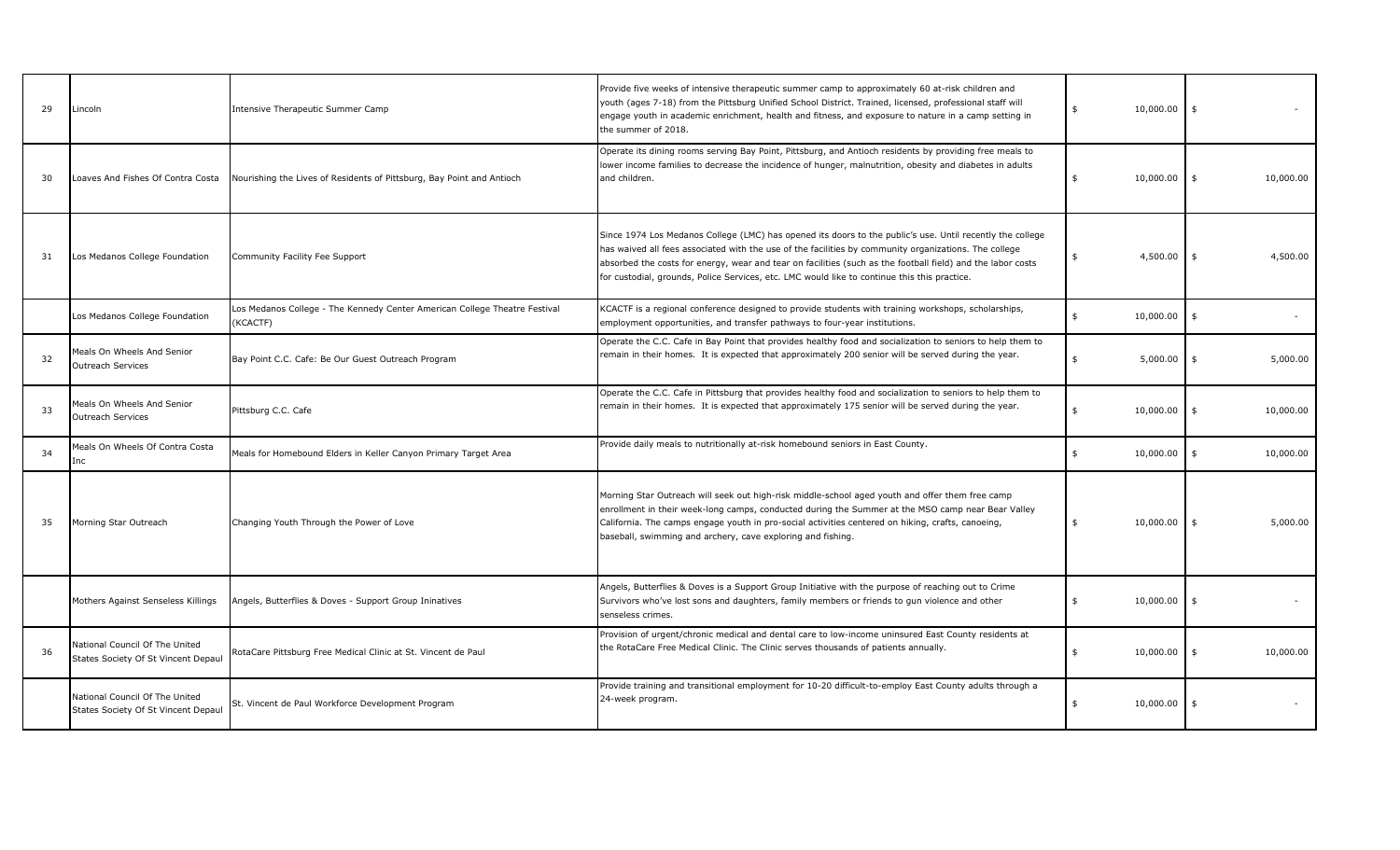| 37 | National Council Of The United<br>States Society Of St Vincent Depaul | SVdP Pantry Relocation                           | The SVdP Food Pantry located at the Church of the Good Shepherd is currently located in the garage of<br>the home of the parish priests. The food pantry provides food to approximately 75 - 110 families per<br>week. We have been instructed to relocate the pantry to a building on the parish grounds; however,<br>some construction will be necessary prior to relocation. | 10,000.00<br>\$ | \$<br>5,000.00              |
|----|-----------------------------------------------------------------------|--------------------------------------------------|---------------------------------------------------------------------------------------------------------------------------------------------------------------------------------------------------------------------------------------------------------------------------------------------------------------------------------------------------------------------------------|-----------------|-----------------------------|
| 38 | Newberrys Block                                                       | Newberry's BLOCK                                 | Newberry's BLOCK helps underprivileged children participate in sports through scholarships, fundraising<br>events, and community outreach. Partnering with the community, we help low-income children gain<br>positive values and life-long skills via sports. 100 youth are expected to benefit annually.                                                                      | 10,000.00<br>\$ | 5,000.00<br>\$              |
| 39 | Nunleys Karate-Do                                                     | World Kickboxing Championship                    | Nunley's Karate takes its students to tournaments in order to compete against other karate students to<br>broaden their horizons. This is the first time that their students have been invited to compete on a<br>national level in Italy representing the United States.                                                                                                       | 4,999.00        | 4,999.00<br>\$              |
|    | Ombudsman Services Of Contra<br>Costa Inc                             | Long-term Care Resident Empowerment and Advocacy | Ombudsman Services is the only organization mandated by law to make unannounced visits to long-<br>term care facilities to ensure that residents are free from abuse and receiving quality care. They also<br>serve as the go-to resource on aging in the community. All services are free.                                                                                     | 4,999.00<br>\$  | \$                          |
| 40 | Opportunity Junction Inc                                              | Job Training and Placement Program               | Self-sufficiency through a comprehensive program of computer training, life skills, paid experience,<br>career skills, mental health, and long-term follow-up. Approximately 50 participants are expected to be<br>served during the year.                                                                                                                                      | 10,000.00<br>\$ | 10,000.00<br>\$             |
| 41 | Pacific Community Services, Inc.<br>Inc                               | Housing Counseling Program                       | Provide individual HUD certified housing counseling services to approximately 110 households to<br>prevent the loss of housing and to counter habitability, fair housing and other housing issues.                                                                                                                                                                              | 10,000.00       | 5,000.00<br>\$              |
| 42 | Parents Connected                                                     | <b>SAT Preperation Class</b>                     | Provide an SAT preparation class for high school students residing in Bay Point or Pittsburg, California.                                                                                                                                                                                                                                                                       | 10,000.00<br>\$ | 4,000.00<br>$\mathfrak{s}$  |
|    | Pawsitively Saving Animals From<br>Euthanasia                         | Community Cat S/N                                | The program is in the second year of their partnership with Tony La Russa's ARF, to which they supply<br>kittens for their adoption center. This collaboration allows them to do trap and spay/neuter community<br>cats.                                                                                                                                                        | 4,999.00<br>\$  | \$                          |
| 43 | People Who Care Children<br>Association                               | The PWC "Green" Jobs Training Program            | Provide educational, vocational, employment and mental health services to 175 at-risk youth.                                                                                                                                                                                                                                                                                    | 10,000.00<br>\$ | $\mathfrak{s}$<br>10,000.00 |
| 44 | Pittsburg Arts And Community<br>Foundation                            | Reading Zone                                     | Purchase of new books for the Reading Zone located in City Hall.                                                                                                                                                                                                                                                                                                                | 5,000.00<br>\$  | 5,000.00<br>\$              |
|    | Pittsburg Community Emergency<br>Services Inc                         | Keeping our doors open so we can feed the hungry | Operate the food pantry program to help feed the hungry in Pittsburg and Bay Point. The organization is<br>run entirely by volunteers and relies on donations to pay operational expenses and food. Approximately<br>5,000 people per year are provided food.                                                                                                                   | 4,999.00<br>\$  | \$                          |
| 45 | Pittsburg Fifty-Plus Club<br>Corporation                              | Pittsburg Fifty Plus Club Activities             | This project improves the quality of life of by providing complimentary services to encourage<br>socialization, enhance mental capacity, promote physical fitness, and develop emotional stability for<br>350+ Senior Citizens.                                                                                                                                                 | 10,000.00       | 2,500.00<br>\$              |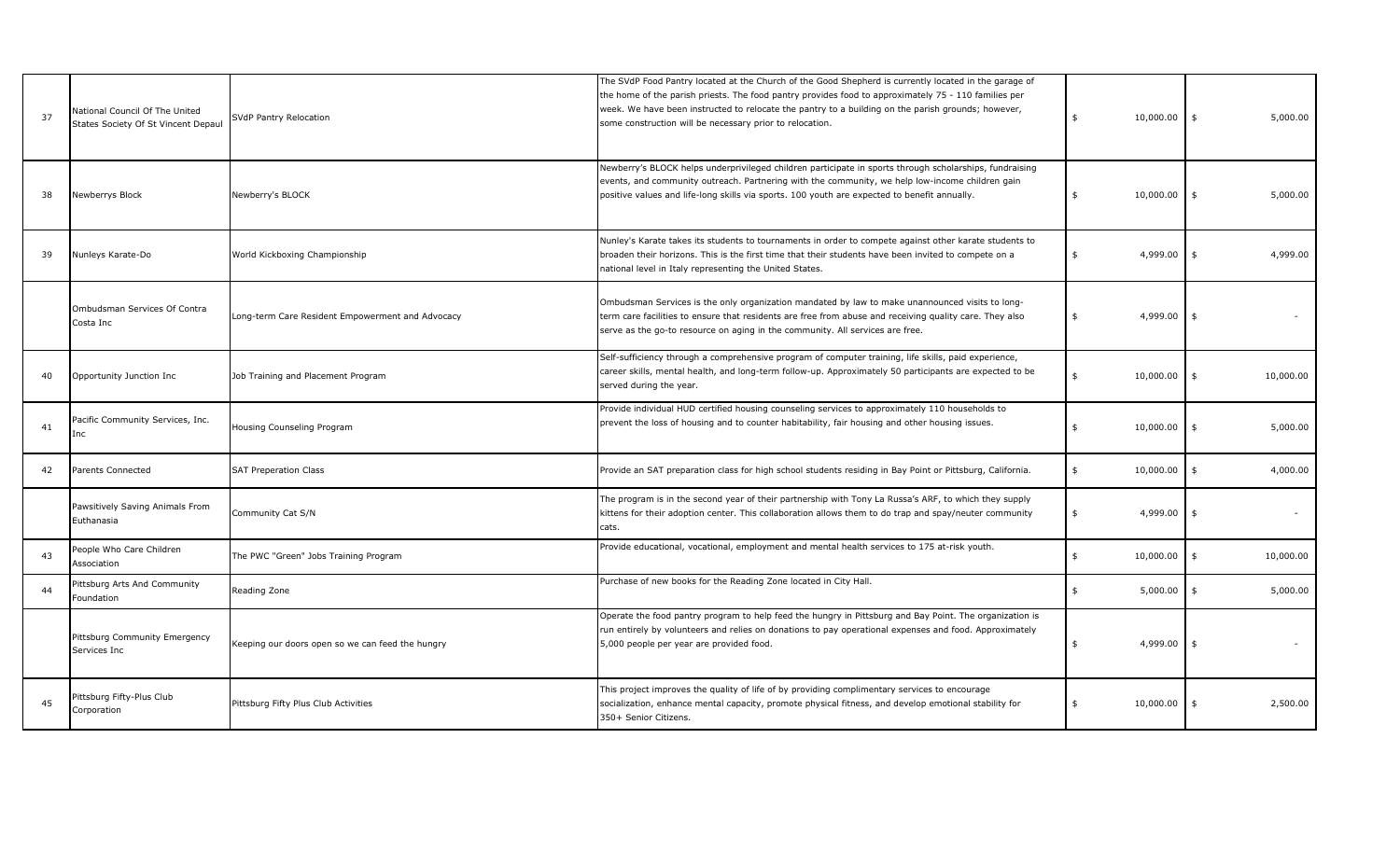| 46 | Pittsburg Fifty-Plus Club<br>Corporation                      | Pittsburg Fifty Plus Club Website and Brochure                                                          | Increase community awareness of Pittsburg Fifty Plus Club mission and activities which improve quality<br>of life of Pittsburg senior citizens by creating/maintaining an internet website and distributing Club<br>Brochures to 21,233 Pittsburg residents who are 50 years of age or older.                                                                                                                                                                                                                                                           | 10,000.00<br>\$ | 1,500.00<br>\$             |
|----|---------------------------------------------------------------|---------------------------------------------------------------------------------------------------------|---------------------------------------------------------------------------------------------------------------------------------------------------------------------------------------------------------------------------------------------------------------------------------------------------------------------------------------------------------------------------------------------------------------------------------------------------------------------------------------------------------------------------------------------------------|-----------------|----------------------------|
| 47 | Pittsburg Senior And Handicapped<br>Residential Community Inc | Dinner Meal Program                                                                                     | Help subsidize the provision of one nutritious meal five days a week to low-income, elderly and<br>handicapped individuals who reside at Stoneman Village and Stoneman Village II in Pittsburg.                                                                                                                                                                                                                                                                                                                                                         | 10,000.00       | \$<br>10,000.00            |
| 48 | Pittsburg United Methodist Church                             | Youth & Young Adult Leadership Cafe                                                                     | The Youth & Young Adult Leadership Café` will train and equip 10 young servant leaders of color ages<br>18-30 to engage social activism through traditional and online methods with the capacity to take on<br>leadership and advocacy roles in their communities as well as recruit others to be social-change agents.                                                                                                                                                                                                                                 | 4,800.00<br>\$  | 2,000.00<br>\$             |
|    | Prescott-Joseph Center For<br>Community Enhancement Inc       | Breathmobile, Mobile Pediatric Asthma Clinic                                                            | PJC's sustainable, mobile asthma management program is designed to shift people away from acute<br>episodic care to regular preventive care. PJC's Breathmobile© program visits designated schools and<br>community centers to reduce asthma morbidity and mortality among economically challenged families;<br>it reduces emergency room visits, hospitalizations, and school absenteeism by 80%.                                                                                                                                                      | 10,000.00       | $\mathfrak{s}$             |
| 49 | Providers For Quality Child Care                              | Fall Harvest Health & Safety Fair                                                                       | The Fall Harvest Health & Safety Fair will feature 10-12 canopy booths with representatives from the<br>community that will provide services to those in need.                                                                                                                                                                                                                                                                                                                                                                                          | 4,990.00<br>\$  | 1,500.00<br>$\mathfrak{s}$ |
| 50 | Rainbow Community Center Of<br>Contra Costa County            | <b>OscOUTs</b>                                                                                          | The project will provide services for Pittsburg High School and Deer Valley High School students who<br>identify as LGBTQ+ (Lesbian, Gay, Bisexual, Transgender, Queer) or as Allies (students who have<br>friends, parents or family members who identify as LGBTQ). There are three components to the project:<br>1) Leadership development for the Pittsburg/Deer Valley HS Gay Straight Alliance (GSA) club; 2)<br>Facilitation of QscOUTs - a social emotional learning group and 3) improvement in school safety and<br>climate for all students. | 10,000.00       | 2,500.00<br>$\mathfrak{s}$ |
| 51 | Renaissance Entrepreneurship<br>Center                        | Small Business Training: Start and Grow Smart                                                           | Renaissance will deliver Start and Grow Smart, a four-week (12 hour) class designed to help 15 low- to<br>moderate-income men and women in Bay Point, Pittsburg and Antioch to develop the skills, business<br>knowledge and networks needed to become effective small business owners.                                                                                                                                                                                                                                                                 | 10,000.00<br>\$ | $\frac{4}{3}$<br>10,000.00 |
| 52 | Rotary International District 5160                            | Encourage Love of Learning & Literacy & Assist Students in Advancing their<br>Education                 | Provide dictionaries to approximately 1,000 third grade students to encourage a love of learning and<br>literacy.                                                                                                                                                                                                                                                                                                                                                                                                                                       | 10,000.00<br>\$ | $\ddot{s}$<br>10,000.00    |
| 53 | Sacramento Valley Symphonic<br><b>Band Association</b>        | Pittsburg Community Band presents Keller Canyon Mitigation Funds Holiday<br><b>Concerts for Seniors</b> | Pittsburg Community Band seeks to brighten the holidays of residents in the two most populated Senior<br>Living Facilities in Pittsburg: the 160 resident Stoneman Village II and the 120 resident Diamond Ridge<br>Health Care Center.                                                                                                                                                                                                                                                                                                                 | 3,231.00        | 3,231.00<br>\$             |
| 54 | Shelter Inc Of Contra Costa County                            | <b>Homeless Prevention</b>                                                                              | SHELTER, Inc.'s mission is "to prevent and end homelessness by promoting self-sufficiency among low-<br>income residents of Contra Costa County."                                                                                                                                                                                                                                                                                                                                                                                                       | 10,000.00<br>\$ | $\ddot{s}$<br>5,000.00     |
| 55 | Singing Eagle Foundation                                      | <b>READ TO LIVE</b>                                                                                     | READ TO LIVE is a tutoring program in reading and spelling which aims to improve the fluency skills of<br>learning-disabled incarcerated boys at the Orin Allen Youth Rehabilitation Facility.                                                                                                                                                                                                                                                                                                                                                          | 10,000.00       | \$<br>10,000.00            |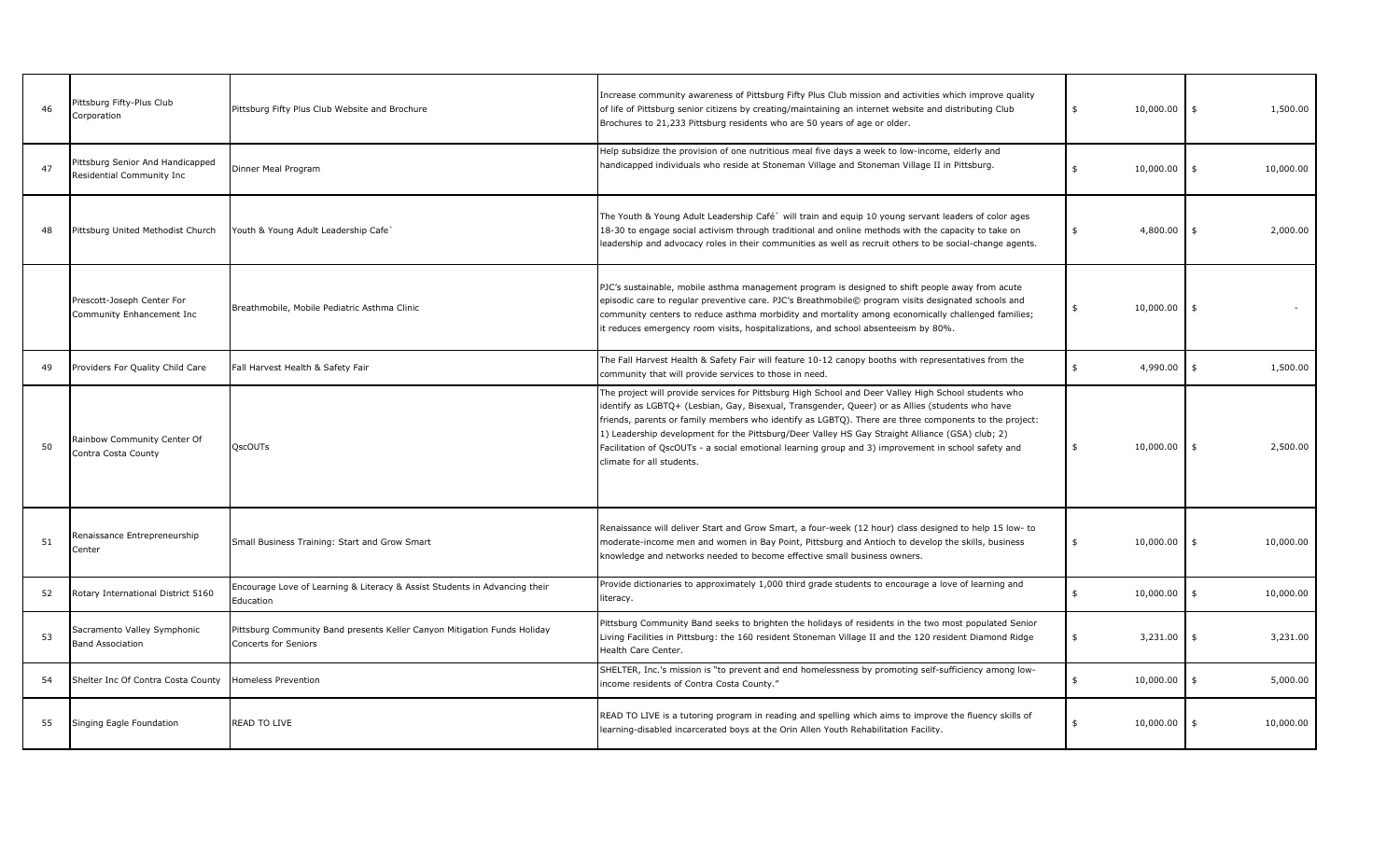| 56 | Soroptimist International Of The<br>Americas Inc | Black Diamond Ballet Nutcracker                                                                         | Black Diamond Ballet (BDB) will be giving three performances of the Nutcracker Ballet. This year,<br>performances will be held on December 7, 8 and 9. This will be the seventh consecutive year that BDB<br>has performed the Nutcracker Ballet in the Pittsburg Creative Arts Building.                                                                                                                                                                    | 10,000.00<br>\$ | 5,000.00<br>$\frac{4}{3}$ |
|----|--------------------------------------------------|---------------------------------------------------------------------------------------------------------|--------------------------------------------------------------------------------------------------------------------------------------------------------------------------------------------------------------------------------------------------------------------------------------------------------------------------------------------------------------------------------------------------------------------------------------------------------------|-----------------|---------------------------|
| 57 | Soroptimist International Of The<br>Americas Inc | Kidz on Target                                                                                          | Provide approximately 100 children that have been referred by the Contra Costa County Social Services<br>Department with a shopping spree to purchase school clothes, and provide the kids with a back pack with<br>school supplies and a book to take home.                                                                                                                                                                                                 | 10,000.00       | 10,000.00<br>\$           |
| 58 | Special Haven                                    | Replace Pads and Crash Mats                                                                             | Special Haven helps individuals with: Autism, Developmental Disabilities, Brain injury, Dementia, Post-<br>Traumatic Stress Disorder, Palliative Care, Special Education and Challenging Behaviors. The purpose is<br>to provide the removal of stresses from the outside world. Our room provides Controlled Sensory Input.<br>We have children as young as 6 months old, and adults as old as 65 years old. We provide services for<br>nearly 500 clients. | 1,500.00        | 1,500.00                  |
| 59 |                                                  | Stand For Families Free Of Violence   Teen Dating Violence Awareness Day                                | STAND! Prevention Educator staff will provide a high energy, high visibility Teen Dating Violence<br>Prevention Day at Pittsburg High School and Antioch High School.                                                                                                                                                                                                                                                                                        | \$<br>8,000.00  | \$<br>3,000.00            |
|    | Support4recovery Inc                             | Keller Canyon Housing Project                                                                           | The Support 4 Housing program provides short term rental assistance in sober living environments for<br>those who are homeless or transitioning from a residential treatment program or currently enrolled in<br>an outpatient program.                                                                                                                                                                                                                      | 4,500.00<br>\$  |                           |
|    | The Interfaith Peace Project                     | The Interfaith Peace Project East County Outreach 2018-2019                                             | The Interfaith Peace Project (IPP) is concerned about the increasing violence directed toward the<br>religious "other" and toward women and children.                                                                                                                                                                                                                                                                                                        | 2,500.00<br>\$  | $\omega$                  |
| 60 | The Network Of Care                              | Feeding families in crisis when their child is suddenly hospitalized                                    | Provide free meals to families of children who are hospitalized at Children's Hospital Oakland, UCSF<br>Children's Hospital, Kaiser Walnut Creek, and California Pacific Medical Center.                                                                                                                                                                                                                                                                     | 3,392.00<br>\$  | 3,392.00                  |
| 61 | Ambrose Community Garden                         | Farm to Preschool Program                                                                               | Farm to Preschool Program will implement a state-approved curriculum on gardening. The classes will<br>take place on Mondays and Thursdays                                                                                                                                                                                                                                                                                                                   | 4,999.00<br>\$  | 2,500.00                  |
| 62 | Ambrose Recreation And Park<br>District          | Fun Starts at 60                                                                                        | Provide social and holiday activities during CC Café's lunch program as a way to encourage attendance<br>and participation. Approximately 200 seniors are expected to participate.                                                                                                                                                                                                                                                                           | 4,999.00<br>\$  | 4,999.00                  |
| 63 | Ambrose Recreation And Park<br><b>District</b>   | <b>Holiday Celebrations</b>                                                                             | In partnership with other community-based organizations, conduct at least three celebratory events<br>(Halloween, Christmas, and Easter) during the year that promote family and community. A total of over<br>500 residents are expected to participate in the three events.                                                                                                                                                                                | 4,999.00<br>\$  | 4,999.00<br>\$            |
| 64 | CCHS Public Health Clinic Services               | Break camp and physical activity scholarships for graduates of the Active &<br>Healthy Families program | This project will provide financial assistance to approximately 60 families of graduates of the Active &<br>Healthy Families program (AHF) to allow graduates to continue to engage in physical activity during<br>school breaks by providing scholarships to camps and activities offered in the areas they reside, and the<br>sport materials they may need to participate in activities such as a sport ball or shin guards.                              | 10,000.00<br>\$ | 10,000.00<br>\$           |
| 65 | City Of Pittsburg Recreation<br>Department       | Community is Key                                                                                        | Publish and mail the Senior Center Newsletter three times per year to provide seniors who do not have<br>access to a computer with critical information regarding County and City services that enhance their<br>quality of life.                                                                                                                                                                                                                            | 9,280.00        | 5,000.00                  |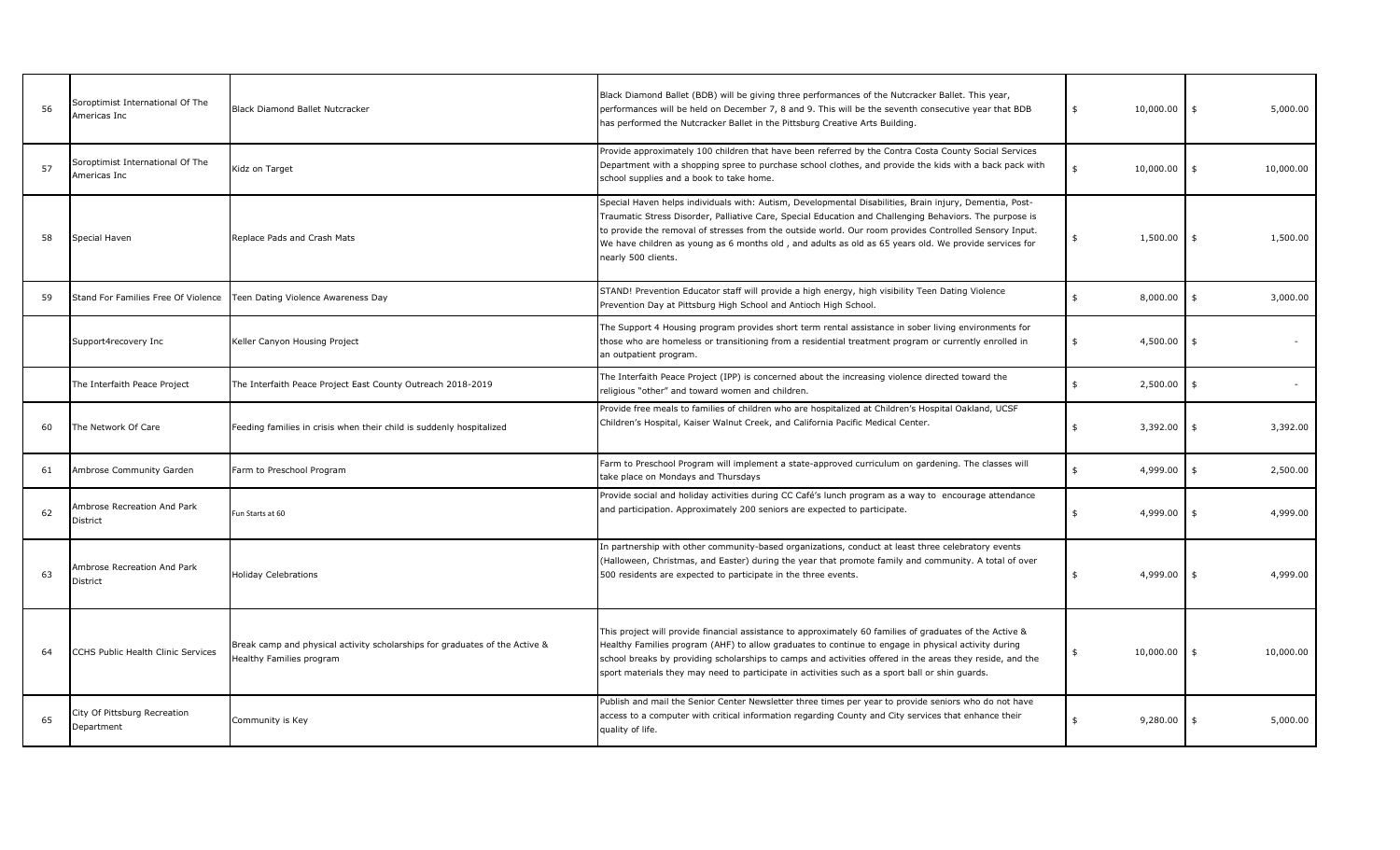| 66 | City Of Pittsburg Recreation<br>Department         | Fun Food and Fellowship                                      | Partner with the C.C. Café to provide seniors with an opportunity for socialization, physical activity,<br>tournaments, and good nutrition. Three dances and three fun tournaments will be provided to help<br>improve seniors' quality of life.                                                                                                                                                                                                                               | 5,760.00      | - \$ | 2,500.00   |
|----|----------------------------------------------------|--------------------------------------------------------------|--------------------------------------------------------------------------------------------------------------------------------------------------------------------------------------------------------------------------------------------------------------------------------------------------------------------------------------------------------------------------------------------------------------------------------------------------------------------------------|---------------|------|------------|
| 67 | City Of Pittsburg Recreation<br>Department         | Senior Center Health Fair/ Winter Ball/ Fashion Show         | The Pittsburg Senior Center is hosting a series of events in order to build community and reduce<br>isolation for seniors in Pittsburg and Bay Point, as well as to ensure that the seniors gain access to crucial<br>health services. The events are the Senior Fashion Show, , the Winter Ball, and the Health Fair                                                                                                                                                          | 9,575.00      |      | 5,000.00   |
| 68 | Hillview Junior High School Music<br>Department    | Honor Band and Choir Fees Assistance Program                 | This project will afford second and third year music students the opportunity to try-out for Honor Band<br>and Choir without having to worry about the cost to audition.                                                                                                                                                                                                                                                                                                       | 2,700.00      |      | 2,700.00   |
| 69 | Mt. Diablo Unified School District                 | The Salad Bar Project                                        | Mt. Diablo Unified proposes to use the "Salad Bar Project" with the Tower gardens to help children at Rio<br>Vista Elementary, Shore Acres Elementary and Riverview Middle schools learn about growing,<br>harvesting and eating of healthy and "real" food.                                                                                                                                                                                                                   | 10,000.00     | - \$ | 5,000.00   |
| 70 | Pittsburg High School Robotics<br>Team (Frc 5430)  | FIRST Robotics Team 5430 "Pirate Robolution"                 | Twenty-five to forty Pittsburg High School students will spend a school year designing, building, and<br>programming robots for six robotics competitions. Two competitions will be using 18" x 18" VEX robots to<br>play a game called "Turning Point". Four competitions will be with a 120 pound robot to play a game<br>called "deep space". Students will also continue in their collaboration with the US Army Corps of<br>Engineers to develop a pipe inspection robot. | 5,000.00      |      | 5,000.00   |
| 71 | Pittsburg Library - Contra Costa<br>County Library | Libros for Literacy                                          | The Pittsburg Library will purchase books in Spanish, mainly picture books and early readers, in order<br>to provide support for primary grade students in dual immersion programs at Willow Cove Elementary<br>and Foothill Elementary.                                                                                                                                                                                                                                       | 10,000.00     |      | 5,000.00   |
| 72 | Pittsburg Police Department                        | Pittsburg Neighborhood and Business area Improvement project | Reduction of blight in four specific locations. Through partnering with the community, dispose of debris,<br>discarded appliances, abandoned property and graffiti.                                                                                                                                                                                                                                                                                                            | 10,000.00     |      |            |
|    |                                                    |                                                              |                                                                                                                                                                                                                                                                                                                                                                                                                                                                                | 675,669.00 \$ |      | 396,620.00 |

|    |                                                                          |                                                                   | County Departments (Org 1581)                                                                                                                                                                                                                                                                                |                |            |
|----|--------------------------------------------------------------------------|-------------------------------------------------------------------|--------------------------------------------------------------------------------------------------------------------------------------------------------------------------------------------------------------------------------------------------------------------------------------------------------------|----------------|------------|
| 73 | Contra Costa County Department of<br>Conservation & Development          | District V Code Enforcement                                       | Address complaints of junkyards, illegal dumping, abandoned properties, illegal land-use,<br>substandard/unsafe buildings, illegal/unsafe mobile homes, construction without permits and abandoned<br>vehicles.                                                                                              | 100,000.00 \$  | 100,000.00 |
| 74 | Contra Costa County EHSD Bay<br>Point Works - Sparkpoint Contra<br>Costa | Bay Point Works Community Career Center - SparkPoint Contra Costa | Operate Bay Point Works - a neighborhood-based program that strives to advance the economic well-<br>being of unemployed, underemployed and "working poor" Bay Point residents, while providing them<br>with significant and meaningful opportunities to be an active force in revitalizing their community. | $5,000.00$ \$  | 5,000.00   |
| 75 | Contra Costa County Department of<br>Conservation & Development          | <b>KCMF Administration</b>                                        | Assist District V staff in managing and administering the FY 2017/18 Keller Canyon Mitigation Fund<br>program.                                                                                                                                                                                               | $60,000.00$ \$ | 60,000.00  |
| 76 | Contra Costa County County<br>Counsel                                    | <b>KCMF Staff Services</b>                                        | Funding will support the growing needs of constituents in District V through the revision of staff focused<br>on the KCMF target areas                                                                                                                                                                       | 100,000.00 \$  | 100,000.00 |
| 77 | Contra Costa County District V Staff Crossing Guard Program              |                                                                   | Provide State approved school crossing guards at 11 Bay Point intersections.                                                                                                                                                                                                                                 | $90,000.00$ \$ | 90,000.00  |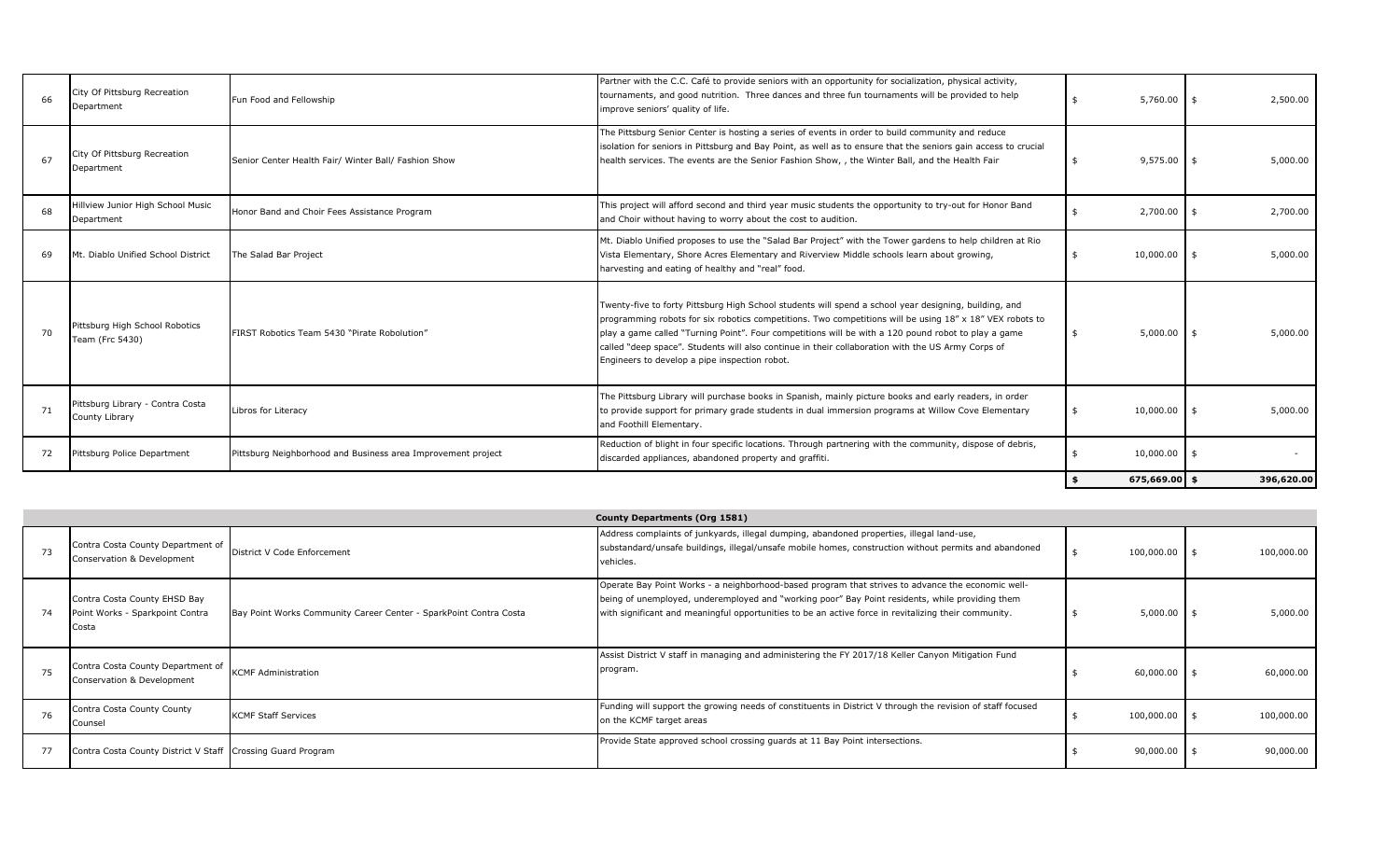|    | Contra Costa County Office Of The<br>Sheriff                   | 9-1-1 Community Education                                             | Provide 9-1-1 education to school aged children (ages 5-13) during a twelve month period, by visiting<br>schools in the target area. A 9-1-1 professional accompanied by Red E. Fox will teach children to be<br>ready to call 9-1-1 in an emergency.                                                                                                                        | 8,000.00                              |                  |
|----|----------------------------------------------------------------|-----------------------------------------------------------------------|------------------------------------------------------------------------------------------------------------------------------------------------------------------------------------------------------------------------------------------------------------------------------------------------------------------------------------------------------------------------------|---------------------------------------|------------------|
| 78 | Contra Costa County Office Of The<br>Sheriff                   | Bay Point Blight Reduction Program                                    | This program will assist in the expedited removal of litter dumps as well as the removal of shopping<br>carts that are full of trash. It will also assist in the removal of gang graffiti and other blight problems as<br>they arise.                                                                                                                                        | 5,000.00                              | 5,000.00         |
| 79 | Contra Costa County Office Of The<br>Sheriff                   | Bay Point Gang Prevention Program                                     | Early prevention programs that target youth at risk of gang involvement helps reduce the number of<br>youth who join gangs. This program will involve movie nights at the local schools, an after school sports<br>program, fishing trips in the Delta as well as trips to A's games and other activities that arise during the<br>year.                                     | 5,000.00                              | 5,000.00<br>\$   |
| 80 | Contra Costa County Office Of The<br>Sheriff                   | Bay Point Resident Deputy Program                                     | Provide enhanced law enforcement services to Bay Point to enhance the ability to significantly improve<br>residents' quality of life.                                                                                                                                                                                                                                        | 276,217.00<br>\$                      | \$<br>200,000.00 |
| 81 | Contra Costa County Office Of The<br>Sheriff                   | Bay Point School Resource Officer (SRO) Program                       | Provide one uniformed officer within the Mt. Diablo School District in Bay Point to establish a safe school<br>environment and promote the positive development of Bay Point youth.                                                                                                                                                                                          | 276,217.00<br>\$                      | 200,000.00<br>\$ |
| 82 | Contra Costa County Office Of The<br>Sheriff                   | Office of the Sheriff's Annual Bay Point Bike Safety Rodeo            | Assist in financing the Office of the Sheriff's the annual Bay Point Christmas Dinner and Toy Drive. The<br>event is free to Bay Point residents and targets local youth.                                                                                                                                                                                                    | 5,000.00                              | 5,000.00<br>\$   |
| 83 | Contra Costa County Office Of The<br>Sheriff                   | Office of the Sheriff's Annual Christmas Dinner and Toy Give Away     | Assist in financing the Office of the Sheriff's annual Bay Point Christmas Dinner and Toy Drive. The event<br>is free to Bay Point residents and targets local youth.                                                                                                                                                                                                        | 9,500.00<br>\$                        | 8,000.00<br>\$   |
| 84 | Contra Costa County Public Works<br>Department                 | East County Beautification Program                                    | Provide community beautification through roadside cleanup of litter, trash, appliances, tires, abandoned<br>vehicles and other waste materials, as well as landscape maintenance in unincorporated areas of Bay<br>Point in District V.                                                                                                                                      | 50,000.00                             | 50,000.00        |
| 85 | Contra Costa County Health,<br>Housing And Homeless Services   | Calli House Youth Shelter                                             | Provide shelter and reunification services to runaway and homeless youth ages 14-21 in Contra Costa<br>County. The funds will be used to support 20 homeless youth from Primary and Secondary Target areas<br>of District V.                                                                                                                                                 | 10,000.00                             | 10,000.00        |
| 86 | Contra Costa County Library -<br>Antioch Branch                | New tables and chairs for the children's area of the Antioch Library. | Replace tables and chairs in the children's area of the Antioch Library.                                                                                                                                                                                                                                                                                                     | \$<br>10,000.00                       | 5,000.00<br>\$   |
|    | Contra Costa County Library-Bay<br>Point Library               | Public bathrooms for the Bay Point Library                            | The Mt. Diablo Unified School District, in partnership with the Contra Costa County Library, will purchase<br>a modular public bathroom to be located at Riverview Middle School for Bay Point Library patrons.                                                                                                                                                              | 100,000.00                            |                  |
| 87 | Contra Costa County County<br>Counsel                          | Code Development and Compliance Attorney                              | Provide legal support to the Board of Supervisors, Department of Conservation and Development, and<br>other staff responsible for the effective and timely development, adoption, implementation, and<br>enforcement of zoning, building, housing, and other ordinances.                                                                                                     | 95,000.00<br>\$                       | 95,000.00<br>\$  |
| 88 | Contra Costa Workforce<br>Development Board Of Contra<br>Costa | Small Business Development Center                                     | Design and implement a process to enhance business recruitment efforts into industrial land along the<br>northern waterfront in Bay Point, Pittsburg, and Antioch. At least four businesses will be recruited during<br>the year.<br>We target low-to-moderate (LMI) residents and those with barriers to employment because small<br>businesses are assets to be leveraged. | 35,000.00                             | 20,000.00<br>\$  |
|    |                                                                |                                                                       |                                                                                                                                                                                                                                                                                                                                                                              | $1,239,934.00$ \$<br>$\ddot{\bullet}$ | 958,000,00       |